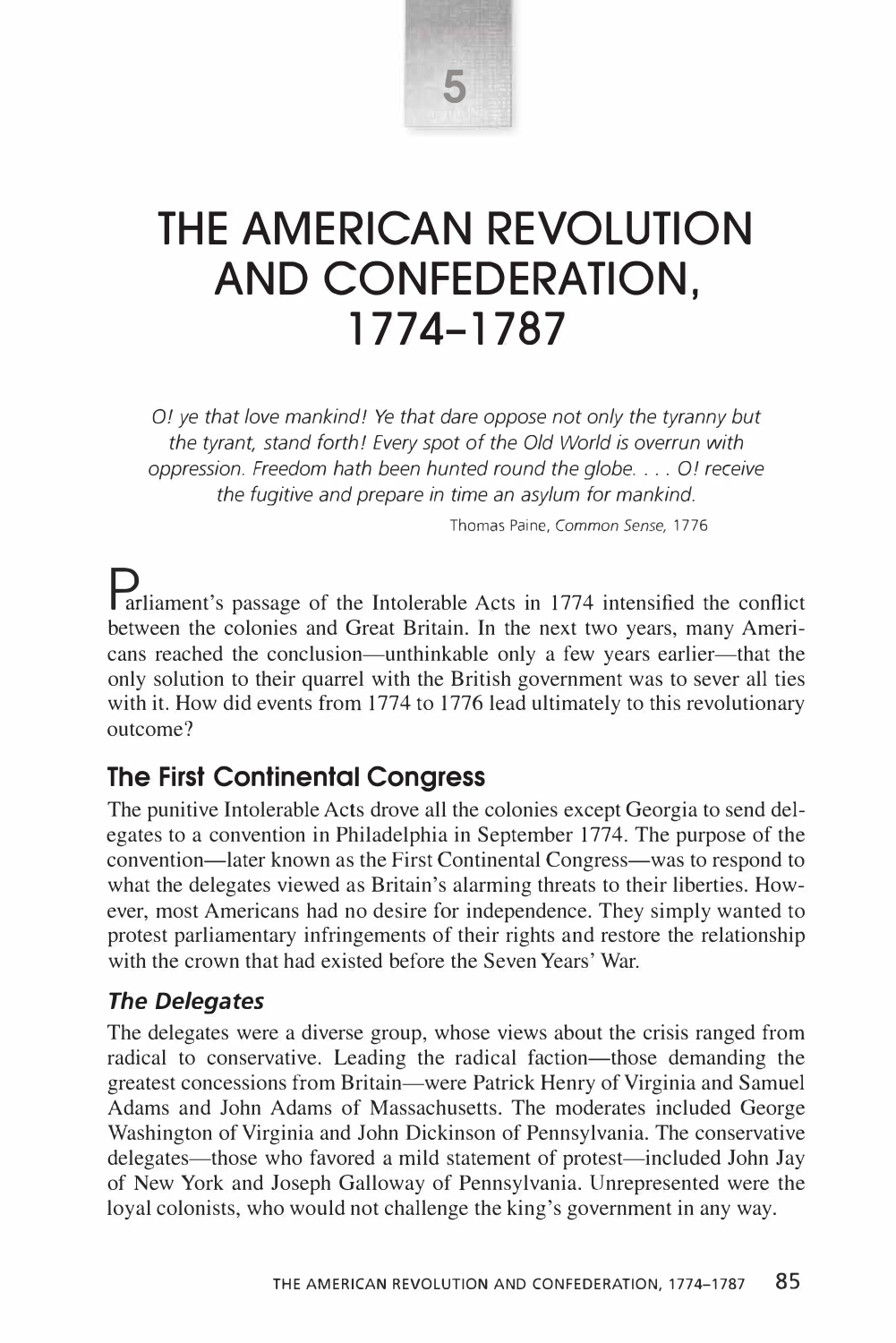# *Actions of the Congress*

The delegates voted on a series of proposed measures, each of which was intended to change British policy without offending moderate and conservative colonists. Joseph Galloway proposed a plan, similar to the Albany Plan of 1754, that would have reordered relations with Parliament and formed a union of the colonies within the British empire. By only one vote, Galloway's plan failed to pass. Instead, the convention adopted these measures:

- 1. It endorsed the Suffolk Resolves, a statement originally issued by Massachusetts. The Resolves called for the immediate repeal of the Intolerable Acts and for colonies to resist them by making military preparations and boycotting British goods.
- 2. It passed the Declaration and Resolves. Backed by moderate delegates, this petition urged the king to redress (make right) colonial grievances and restore colonial rights. In a conciliatory gesture, it recognized Parliament's authority to regulate commerce.
- 3. It created the Continental Association (or just Association), a network of committees to enforce the economic sanctions of the Suffolk Resolves.
- 4. It declared that if colonial rights were not recognized, delegates would meet again in May 1775.

# **Fighting Begins**

Angrily dismissing the petition of the First Continental Congress, the king's government declared Massachusetts to be in a state of rebellion and sent additional troops to put down any further disorders there. The combination of colonial defiance and British determination to suppress it led to violent clashes in Massachusetts-what would prove to be the first battles of the American Revolution.

# *Lexington and Concord*

On April 18, 1775, General Thomas Gage, the commander of British troops in Boston, sent a large force to seize colonial military supplies in the town of Concord. Warned of the British march by two riders, Paul Revere and William Dawes, the militia (or Minutemen) of Lexington assembled on the village green to face the British. The Americans were forced to retreat under heavy British fire; eight of their number were killed in the brief encounter. Who fired the first shot of this first skirmish of the American Revolution? The evidence is ambiguous, and the answer will probably never be known.

Continuing their march, the British entered Concord, where they destroyed some military supplies. On the return march to Boston, the long column of British soldiers was attacked by hundreds of militiamen firing at them from behind stone walls. The British suffered 250 casualties—and also considerable humiliation at being so badly mauled by "amateur" fighters.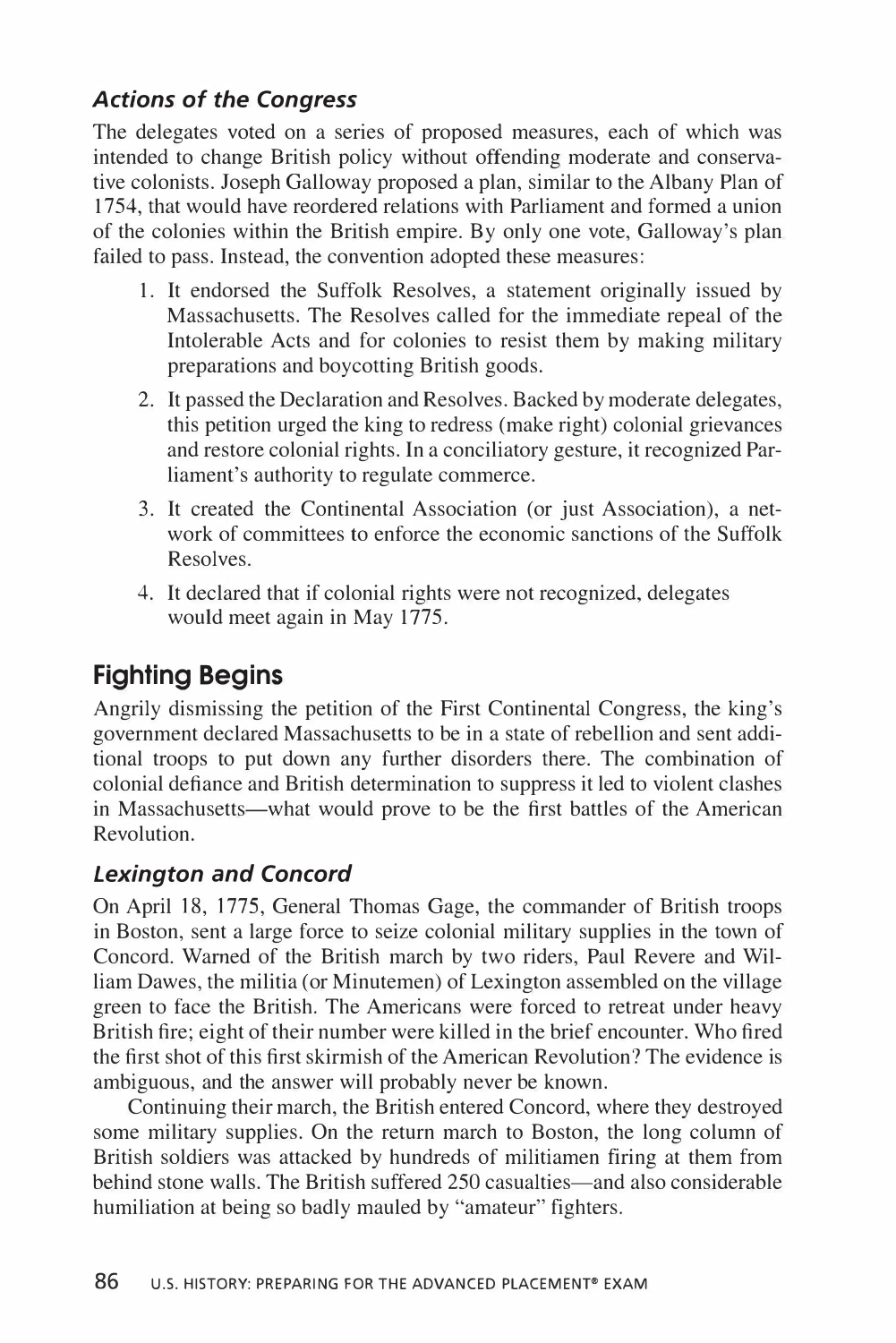### *Bunker Hill*

Two months later, on June 17, 1775, a true battle was fought between opposing armies on the outskirts of Boston. A colonial militia of Massachusetts farmers fortified Breed's Hill, next to Bunker Hill, for which the ensuing battle was wrongly named. A British force attacked the colonists' position and managed to take the hill, suffering over a thousand casualties. Americans claimed a victory of sorts, having succeeded in inflicting heavy losses on the attacking British army.

# **The Second Continental Congress**

Soon after the fighting broke out in Massachusetts, delegates to the Second Continental Congress met in Philadelphia in May 1775. The congress was divided. One group of delegates, mainly from New England, thought the colonies should declare their independence. Another group, mainly from the middle colonies, hoped the conflict could be resolved by negotiating a new relationship with Great Britain.

# *Military Actions*

The congress adopted a Declaration of the Causes and Necessities for Taking Up Arms and called on the colonies to provide troops. George Washington was appointed the commander-in-chief of a new colonial army and sent to Boston to lead the Massachusetts militia and volunteer units from other colonies. Congress also authorized a force under Benedict Arnold to raid Quebec in order to draw Canada away from the British empire. An American navy and marine corps was organized in the fall of 1775 for the purpose of attacking British shipping.

# *Peace Efforts*

At first the congress adopted a contradictory policy of waging war while at the same time seeking a peaceful settlement. Many in the colonies did not want independence, for they valued their heritage and Britain's protection, but they did want a change in their relationship with Britain. In July 1775, the delegates voted to send an "Olive Branch Petition" to King George III, in which they pledged their loyalty and asked the king to intercede with Parliament to secure peace and the protection of colonial rights.

King George angrily dismissed the congress' plea and agreed instead to Parliament's Prohibitory Act (August 1775), which declared the colonies in rebellion. A few months later, Parliament forbade all trade and shipping between Britain and the colonies.

# *Thomas Paine's Argument for Independence*

In January 1776, a pamphlet was published that quickly had a profound impact on public opinion and the future course of events. The pamphlet, written by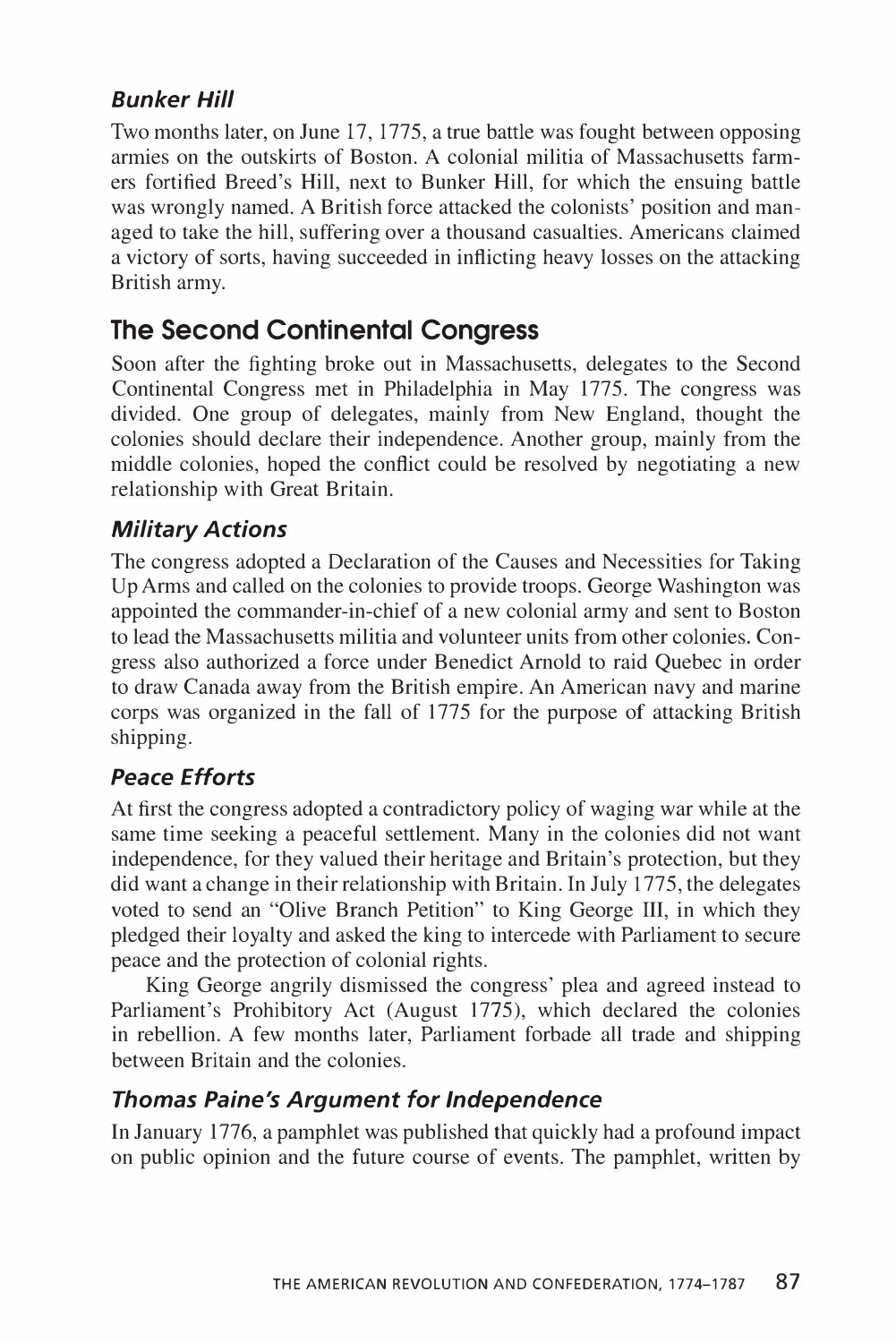Thomas Paine, a recent English immigrant to the colonies, argued strongly for what until then had been considered a radical idea. Entitled *Common Sense,*  Paine's essay argued in clear and forceful language for the colonies becoming independent states and breaking all political ties with the British monarchy. Paine argued that it was contrary to common sense for a large continent to be ruled by a small and distant island and for people to pledge allegiance to a king whose government was corrupt and whose laws were unreasonable.

#### *The Declaration of Independence*

After meeting for more than a year, the congress gradually and somewhat reluctantly began to favor independence rather than reconciliation. On June 7, 1776, Richard Henry Lee of Virginia introduced a resolution declaring the colonies to be independent. Five delegates including Thomas Jefferson formed a committee to write a statement in support of Lee's resolution. The declaration drafted by Jefferson listed specific grievances against George Ill's government and also expressed the basic principles that justified revolution: "We hold these truths to be self-evident: That all men are created equal; that they are endowed by their Creator with certain unalienable rights; that among these are Life, Liberty, and the pursuit of Happiness."

The congress adopted Lee's resolution calling for independence on July 2; Jefferson's work, the Declaration of Independence, was adopted on July 4, 1776.

# **The Revolutionary War**

From the first shots fired on Lexington green in 1775 to the final signing of a peace treaty in 1783, the American War for Independence, or Revolutionary War, was a long and bitter struggle. As Americans fought they also forged a new national identity, as the former colonies became the United States of America.

About 2.6 million people lived in the 13 colonies at the time of the war. Maybe 40 percent of the population actively participated in the struggle against Britain. They called themselves American Patriots. Around 20 to 30 percent sided with the British as Loyalists. Everyone else tried to remain neutral and uninvolved.

### *Patriots*

The largest number of Patriots were from the New England states and Virginia. Most of the soldiers were reluctant to travel outside their own region. They would serve in local militia units for short periods, leave to work their farms, and then return to duty. Thus, even though several hundred thousand people fought on the Patriot side in the war, General Washington never had more than 20,000 regular troops under his command at one time. His army was chronically short of supplies, poorly equipped, and rarely paid.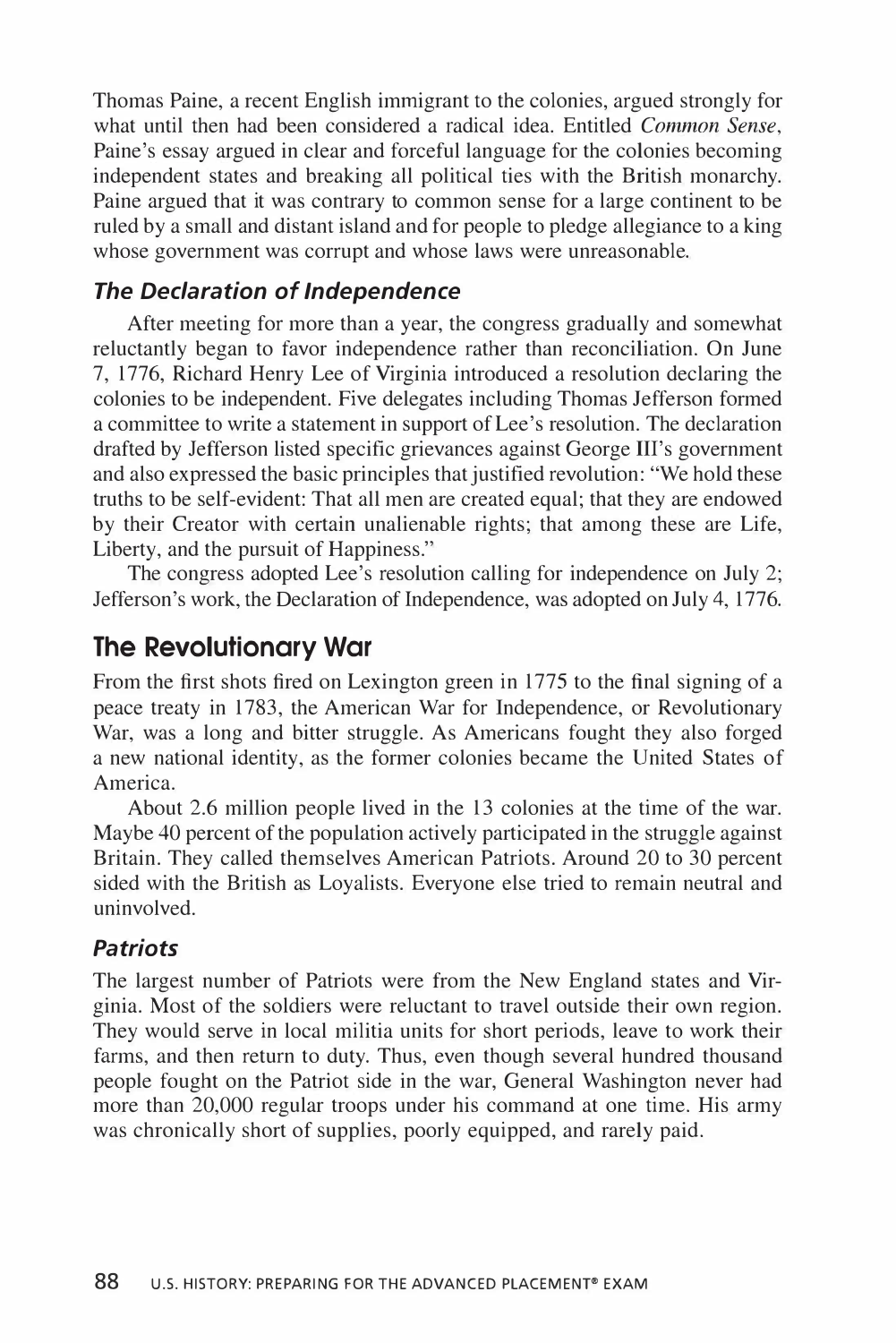**African Americans** Initially, George Washington rejected the idea of African Americans serving in the Patriot army. However, when the British promised freedom to enslaved people who joined their side, Washington and the congress quickly made the same offer. Approximately 5,000 African Americans fought as Patriots. Most of them were free citizens from the North, who fought in mixed racial forces, although there were some all-African-American units. African Americans took part in most of the military actions of the war, and a number, including Peter Salem, were recognized for their bravery.

#### *loyalists*

**Tories** The Revolutionary War was in some respects a civil war in which anti-British Patriots fought pro-British Loyalists. Those who maintained their allegiance to the king were also called Tories (after the majority party in Parliament). Almost 60,000 American Tories fought next to British soldiers, supplied them with arms and food, and joined in raiding parties that pillaged Patriot homes and farms. Members of the same family sometimes joined opposite sides. For example, while Benjamin Franklin was a leading patriot, his son William joined the Tories and served as the last royal governor of New Jersey.

How many American Tories were there? Estimates range from 520,000 to 780,000 people—roughly 20 to 30 percent of the population. In New York, New Jersey, and Georgia, they were probably in the majority. Toward the end of the war, about 80,000 Loyalists emigrated from the states to settle in Canada or Britain rather than face persecution at the hands of the victorious Patriots.

Although Loyalists came from all groups and classes, they tended to be wealthier and more conservative than the Patriots. Most government officials and Anglican clergy in America remained loyal to the crown.

**American Indians** At first, American Indians tried to stay out of the war. Eventually, however, attacks by colonists prompted many American Indians to support the British, who promised to limit colonial settlements in the West.

#### *Initial American losses and Hardships*

The first three years of the war, 1775 to 1777, went badly for Washington's poorly trained and equipped revolutionary army. It barely escaped complete disaster in a battle for New York City in 1776, in which Washington's forces were routed by the British. By the end of 1777, the British occupied both New York and Philadelphia. After losing Philadelphia, Washington's demoralized troops suffered through the severe winter of 1777-1778 camped at Valley Forge in Pennsylvania.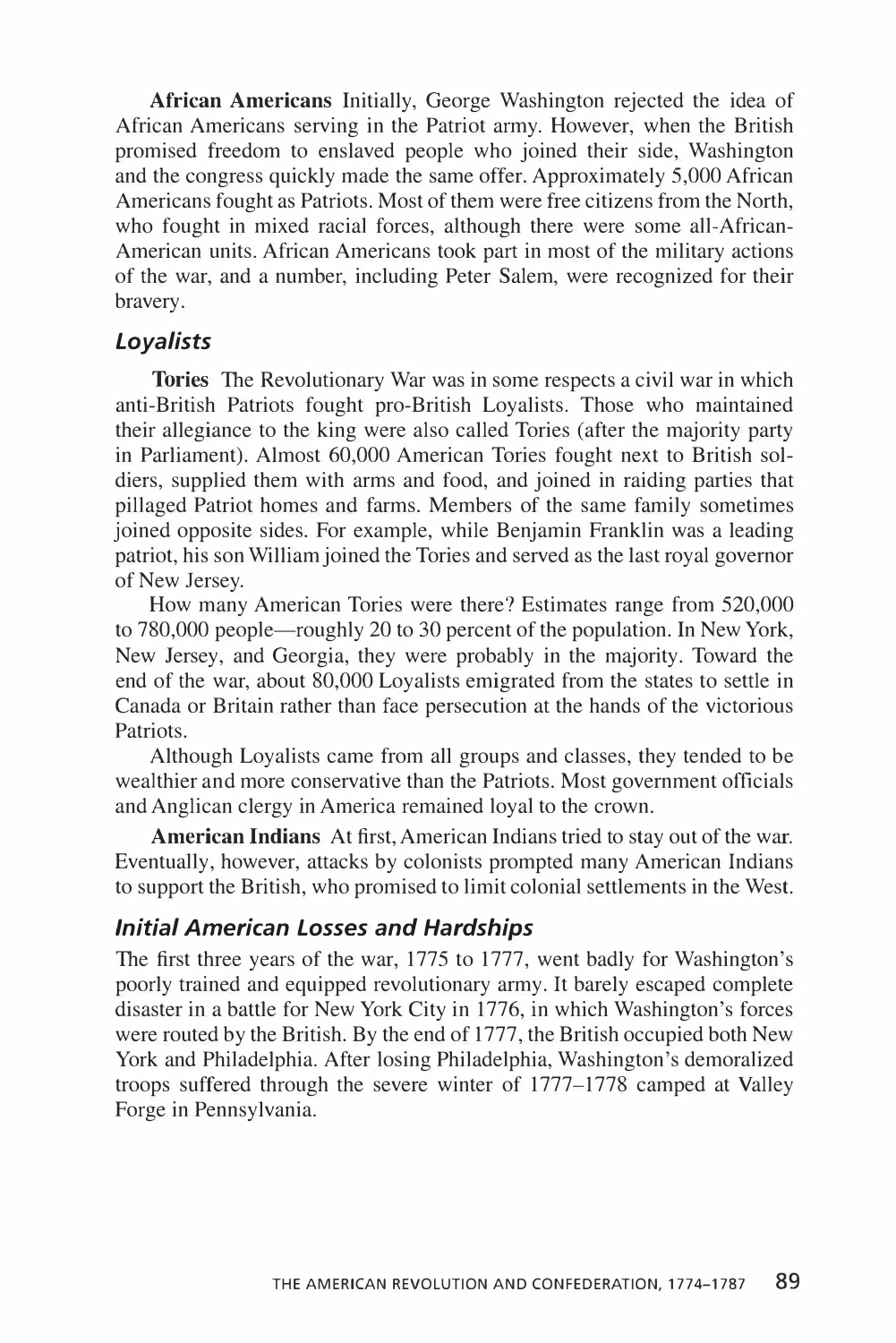Economic troubles added to the Patriots' bleak prospects. British occupation of American ports resulted in a 95 percent decline in trade between 1775 and 1777. Goods were scarce and inflation was rampant. The paper money issued by Congress, known as continentals, became almost worthless.

#### *Alliance With France*

The turning point for the American revolutionaries came with a victory at Saratoga in upstate New York in October 1777. British forces under General John Burgoyne had marched from Canada in an ambitious effort to link up with other forces marching from the west and south. Their objective was to cut off New England from the rest of the colonies (or states). But Burgoyne's troops were attacked at Saratoga by troops commanded by American generals Horatio Gates and Benedict Arnold. The British army was forced to surrender.

The diplomatic outcome of the Battle of Saratoga was even more important than the military result. News of the surprising American victory persuaded France to join in the war against Britain. France's king, Louis XVI, was an absolute monarch who had no interest in aiding a revolutionary movement. Nevertheless, he saw a chance to weaken his country's traditional foe, Great Britain, by helping to undermine its colonial empire. France had secretly extended aid to the American revolutionaries as early as 1775, giving both money and supplies. After Saratoga, in 1778, France openly allied itself with the Americans. (A year later, Spain and Holland also entered the war against Britain.) The French alliance proved a decisive factor in the American struggle for independence because it widened the war and forced the British to divert military resources away from America.

#### *Victory*

Faced with a larger war, Britain decided to consolidate its forces in America. British troops were pulled out of Philadelphia, and New York became the chief base of British operations. In a campaign through 1778-1779, the Patriots, led by George Rogers Clark, captured a series of British forts in the Illinois country to gain control of parts of the vast Ohio territory. In 1780, the British army adopted a southern strategy, concentrating its military campaigns in Virginia and the Carolinas where Loyalists were especially numerous and active.

**Yorktown** In 1781, the last major battle of the Revolutionary War was fought near Yorktown, Virginia, on the shores of Chesapeake Bay. Strongly supported by French naval and military forces, Washington's army forced the surrender of a large British army commanded by General Charles Cornwallis.

**Treaty of Paris** News of Cornwallis's defeat at Yorktown was a heavy blow to the Tory party in Parliament that was conducting the war. The war had become unpopular in Britain, partly because it placed a heavy strain on the economy and the government's finances. Lord North and other Tory ministers resigned and were replaced by Whig leaders who wanted to end the war.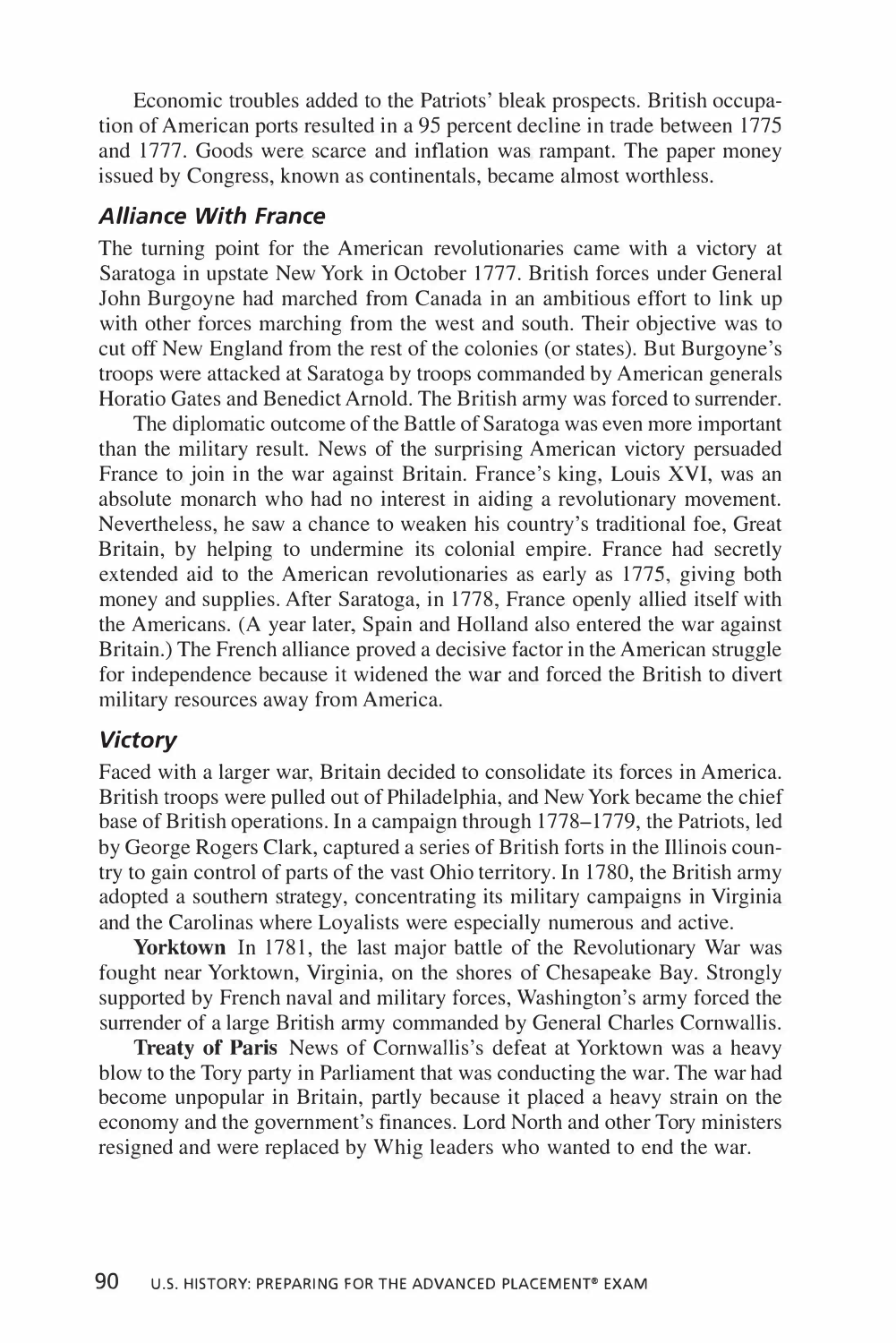In Paris, in 1783, a treaty of peace was finally signed by the various belligerents. The Treaty of Paris provided for the following: (1) Britain would recognize the existence of the United States as an independent nation. (2) The Mississippi River would be the western boundary of that nation. (3) Americans would have fishing rights off the coast of Canada. (4) Americans would pay debts owed to British merchants and honor Loyalist claims for property confiscated during the war.

# **Organization of New Governments**

While the Revolutionary War was being fought, leaders of the 13 colonies worked to change them into independently governed states, each with its own constitution (written plan of government). At the same time, the revolutionary Congress that originally met in Philadelphia tried to define the powers of a new central government for the nation that was coming into being.

### *State Governments*

By 1777, ten of the former colonies had written new constitutions. Most of these documents were both written and adopted by the states' legislatures. In a few of the states (Maryland, Pennsylvania, and North Carolina), a proposed constitution was submitted to a vote of the people for ratification (approval).

Each state constitution was the subject of heated debate between conservatives, who stressed the need for law and order, and liberals, who were most concerned about protecting individual rights and preventing future tyrannies. Although the various constitutions differed on specific points, they had the following features in common:

**List of Rights** Each state constitution began with a "bill" or "declaration" listing the basic rights and freedoms, such as a jury trial and freedom of religion, that belonged to all citizens by right and that state officials could not infringe (encroach on).

**Separation of Powers** With a few exceptions, the powers of state government were given to three separate branches: (1) legislative powers to an elected two-house legislature, (2) executive powers to an elected governor, and (3) judicial powers to a system of courts. The principle of separation of powers was intended to be a safeguard against tyranny—especially against the tyranny of a too-powerful executive.

**Voting** The right to vote was extended to all white males who owned some property. The property requirement, usually for a minimal amount of land or money, was based on the assumption that propertyowners had a larger stake in government than did the poor and propertyless.

**Office-Holding** Those seeking elected office were usually held to a higher property qualification than the voters.

# *The Articles of Confederation*

At Philadelphia in 1776, as Jefferson was writing the Declaration of Independence, John Dickinson drafted the first constitution for the United States as a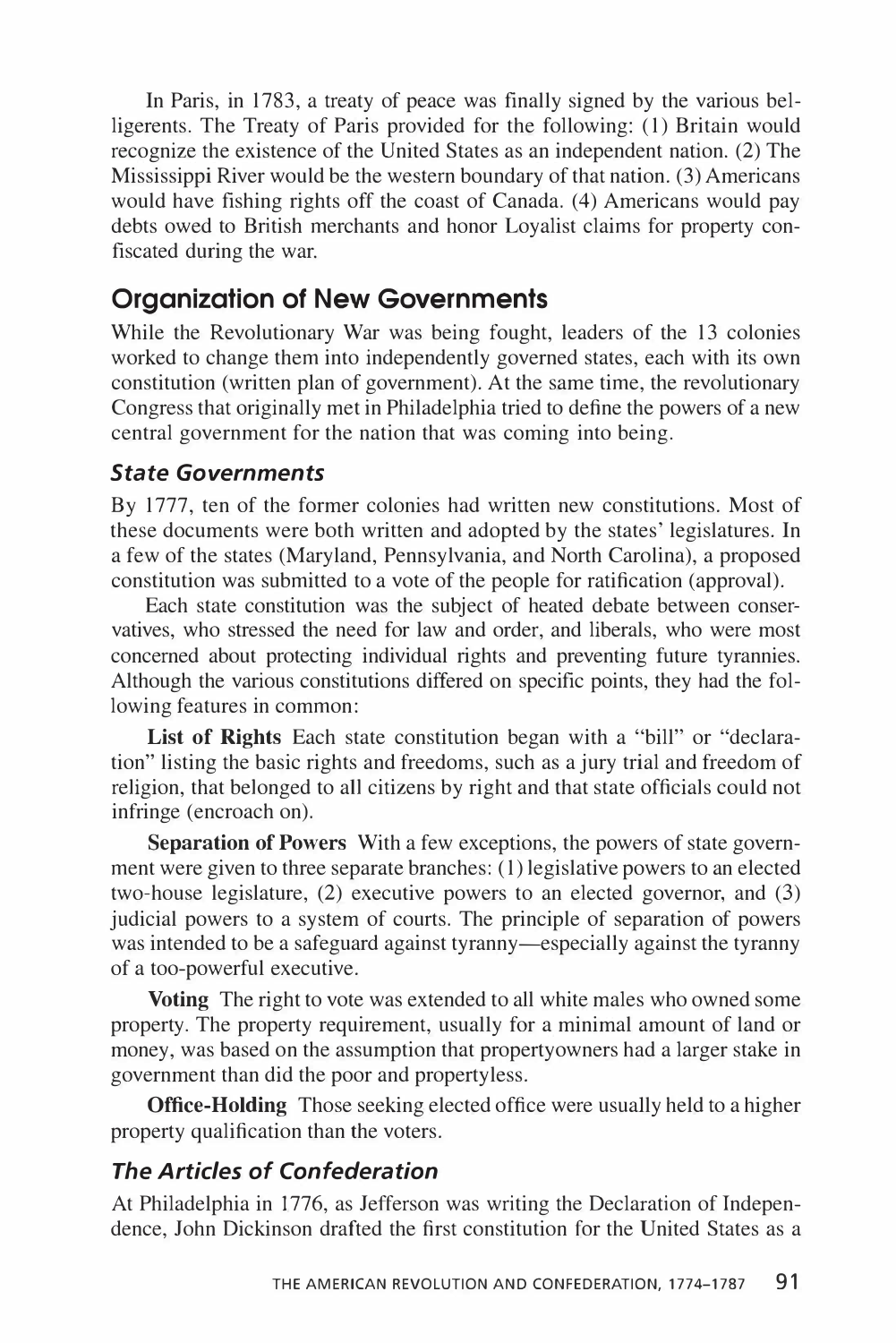nation. Congress modified Dickinson's plan to protect the powers of the individual states. The Articles of Confederation, as the document was called, was adopted by Congress in 1777 and submitted to the states for ratification.

**Ratification** Ratification of the Articles was delayed by a dispute over the vast American Indian lands west of the Alleghenies. Seaboard states such as Rhode Island and Maryland insisted that these lands be under the jurisdiction of the new central government. When Virginia and New York finally agreed to cede their claims to western lands, the Articles were ratified in March 1781.

**Structure of Government** The Articles established a central government that consisted of just one body, a congress. In this unicameral (one-house) legislature, each state was given one vote, with at least 9 votes out of 13 required to pass important laws. Amending the Articles required a unanimous vote. A Committee of States, with one representative from each state, could make minor decisions when the full congress was not in session.



THE UNITED STATES IN 1783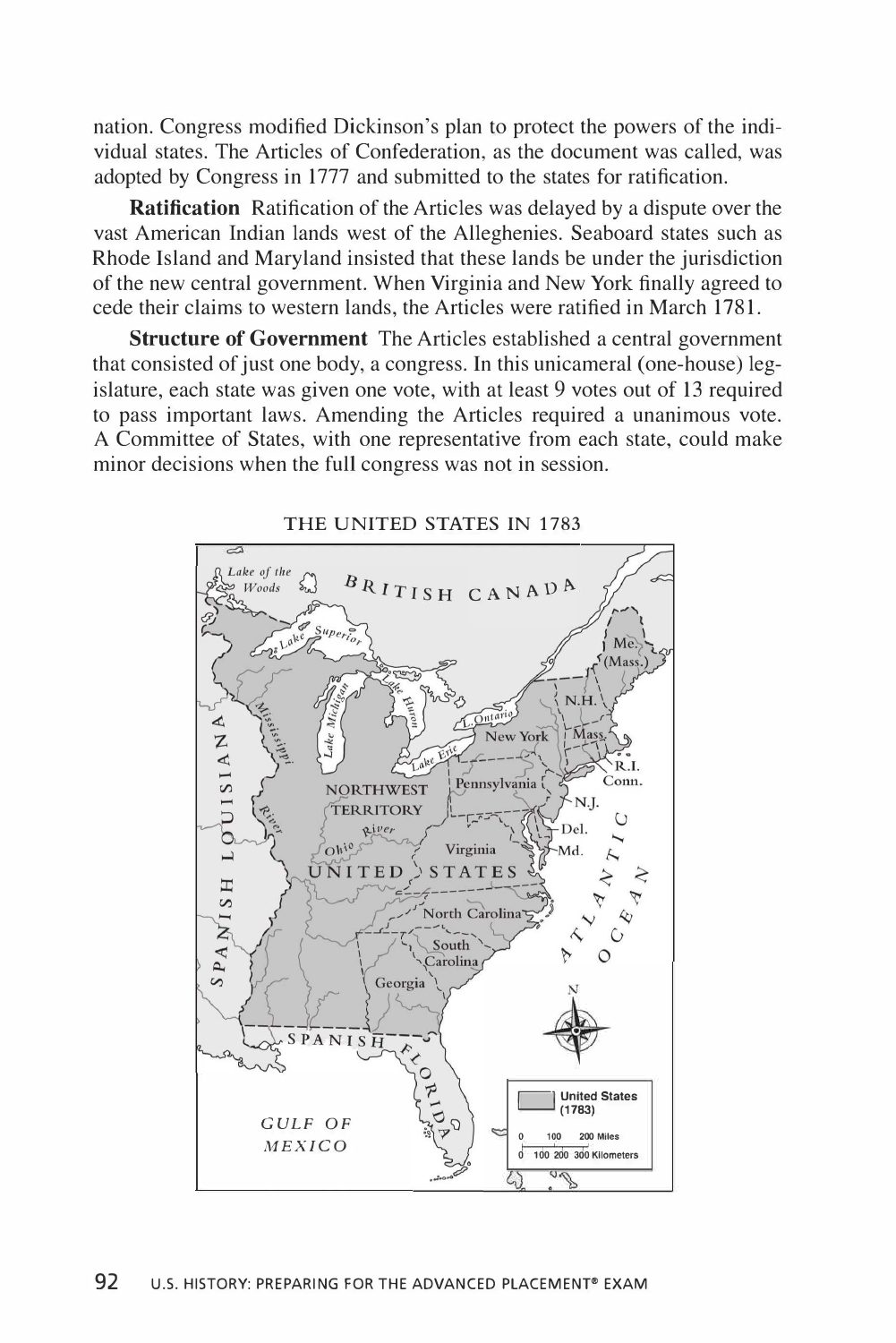**Powers** The Articles gave the congress the power to wage war, make treaties, send diplomatic representatives, and borrow money. However, Congress did not have the power to regulate commerce or to collect taxes. To finance any of its decisions, the congress had to rely upon taxes voted by each state. Neither did the government have executive power to enforce its laws.

**Accomplishments** Despite its weaknesses, the congress under the Articles did succeed in accomplishing the following:

- 1. Winning the war. The U.S. government could claim some credit for the ultimate victory of Washington's army and for negotiating favorable terms in the treaty of peace with Britain.
- 2. Land Ordinance of 1785. Congress established a policy for surveying and selling the western lands. The policy provided for setting aside one section of land in each township for public education.
- 3. Northwest Ordinance of 1787. For the large territory lying between the Great Lakes and the Ohio River, the congress passed an ordinance (law) that set the rules for creating new states. The Northwest Ordinance granted limited self-government to the developing territory and prohibited slavery in the region.

**Problems with the Articles** The 13 states intended the central government to be weak—and it was. The government faced three kinds of problems:

- 1. Financial. Most war debts were unpaid. Individual states as well as the congress issued worthless paper money. The underlying problem was that the congress had no taxing power and could only request that the states donate money for national needs.
- 2. Foreign. European nations had little respect for a new nation that could neither pay its debts nor take effective and united action in a crisis. Britain and Spain threatened to take advantage of U.S. weakness by expanding their interests in the western lands soon after the war ended.
- 3. Domestic. In the summer of 1786, Captain Daniel Shays, a Massachusetts farmer and Revolutionary War veteran, led other farmers in an uprising against high state taxes, imprisonment for debt, and lack of paper money. The rebel farmers stopped the collection of taxes and forced the closing of debtors' courts. In January 1787, when Shays and his followers attempted to seize weapons from the Springfield armory, the state militia of Massachusetts broke Shays's Rebellion.

# **Social Change**

In addition to revolutionizing the politics of the 13 states, the War for Independence also profoundly changed American society. Some changes occurred immediately before the war ended, while others evolved gradually as the ideas of the Revolution began to filter into the attitudes of the common people.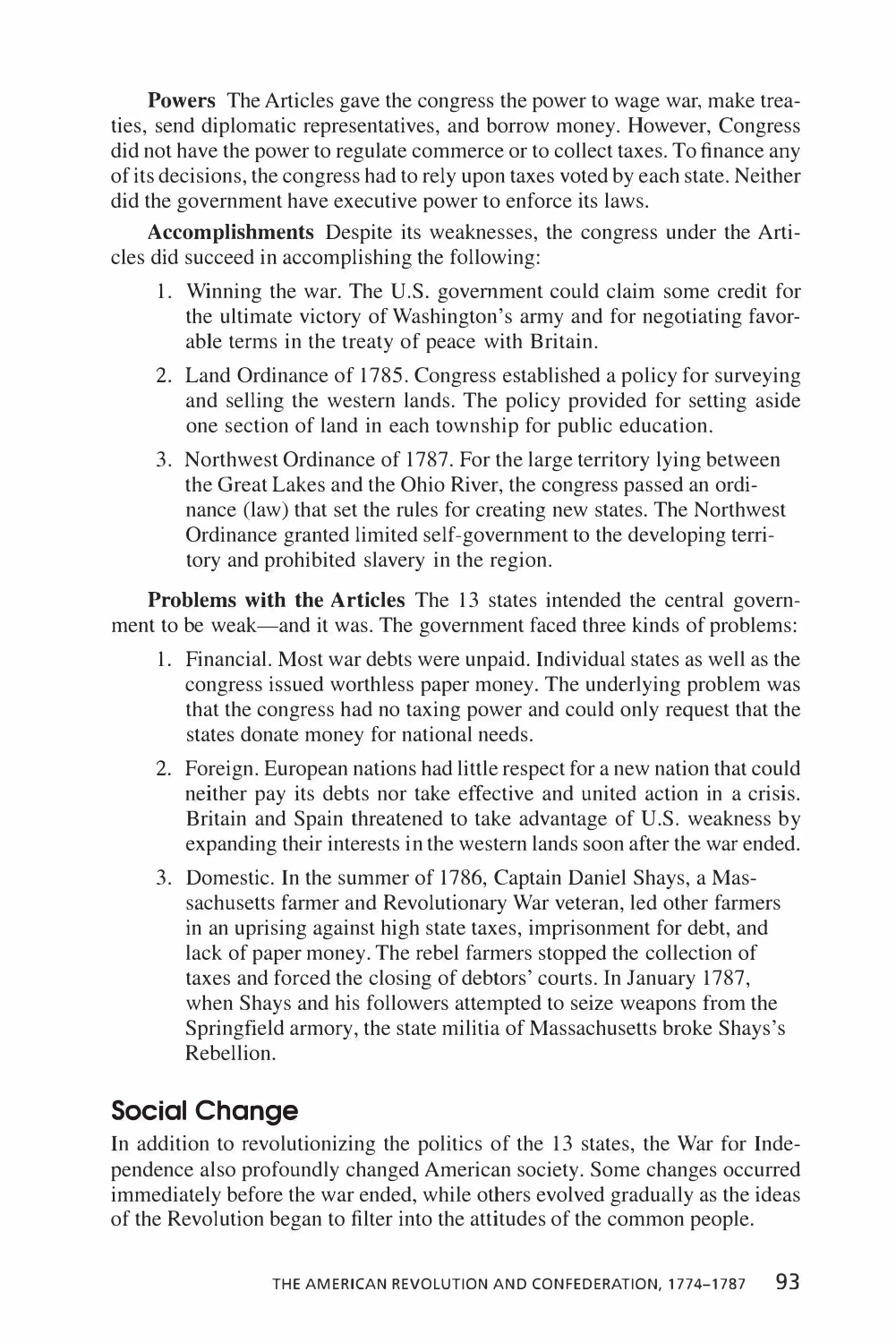# *Abolition of Aristocratic Titles*

State constitutions and laws abolished old institutions that had originated in medieval Europe. No legislature could grant titles of nobility, nor could any court recognize the feudal practice of primogeniture (the first born son's right to inherit his family's property).Whatever aristocracy existed in colonial America was further weakened by the confiscation of large estates owned by Loyalists. Many such estates were subdivided and sold to raise money for the war.

# *Separation of Church and State*

Most states adopted the principle of separation of church and state; in other words, they refused to give financial support to any religious group. The Anglican Church, which formerly had been closely tied to the king's government, was disestablished (lost state support) in the South. Only in three New England states—New Hampshire, Connecticut, and Massachusetts—did the Congregational Church continue to receive state support in the form of a religious tax. This practice was finally discontinued in New England early in the 1830s.

#### *Women*

During the war, both the Patriots and Loyalists depended on the active support of women. Some women followed their men into the armed camps and worked as cooks and nurses. In a few instances, women actually fought in battle, either taking their husband's place, as Mary McCauley (Molly Pitcher) did at the Battle of Monmouth, or passing as a man and serving as a soldier, as Deborah Sampson did for a year.

The most important contribution of women during the war was in maintaining the colonial economy. While fathers, husbands, and sons were away fighting, women ran the family farms and businesses. They provided much of the food and clothing necessary for the war effort.

Despite their contributions, women remained in a second-class status. Unanswered went pleas such of those of Abigail Adams to her husband, John Adams: "I desire you would remember the ladies and be more generous and favorable to them than your ancestors."

# *Slavery*

The institution of slavery contradicted the spirit of the Revolution and the idea that "all men are created equal." For a time, the leaders of the Revolution recognized this and took some corrective steps. The Continental Congress abolished the importation of enslaved people, and most states went along with the prohibition. Most northern states ended slavery, while in the South, some owners voluntarily freed their slaves.

However, in the decades following the Revolutionary War, more and more slaveowners came to believe that enslaved labor was essential to their economy. As explained in later chapters, they developed a rationale for slavery that found religious and political justification for continuing to hold human beings in lifelong bondage.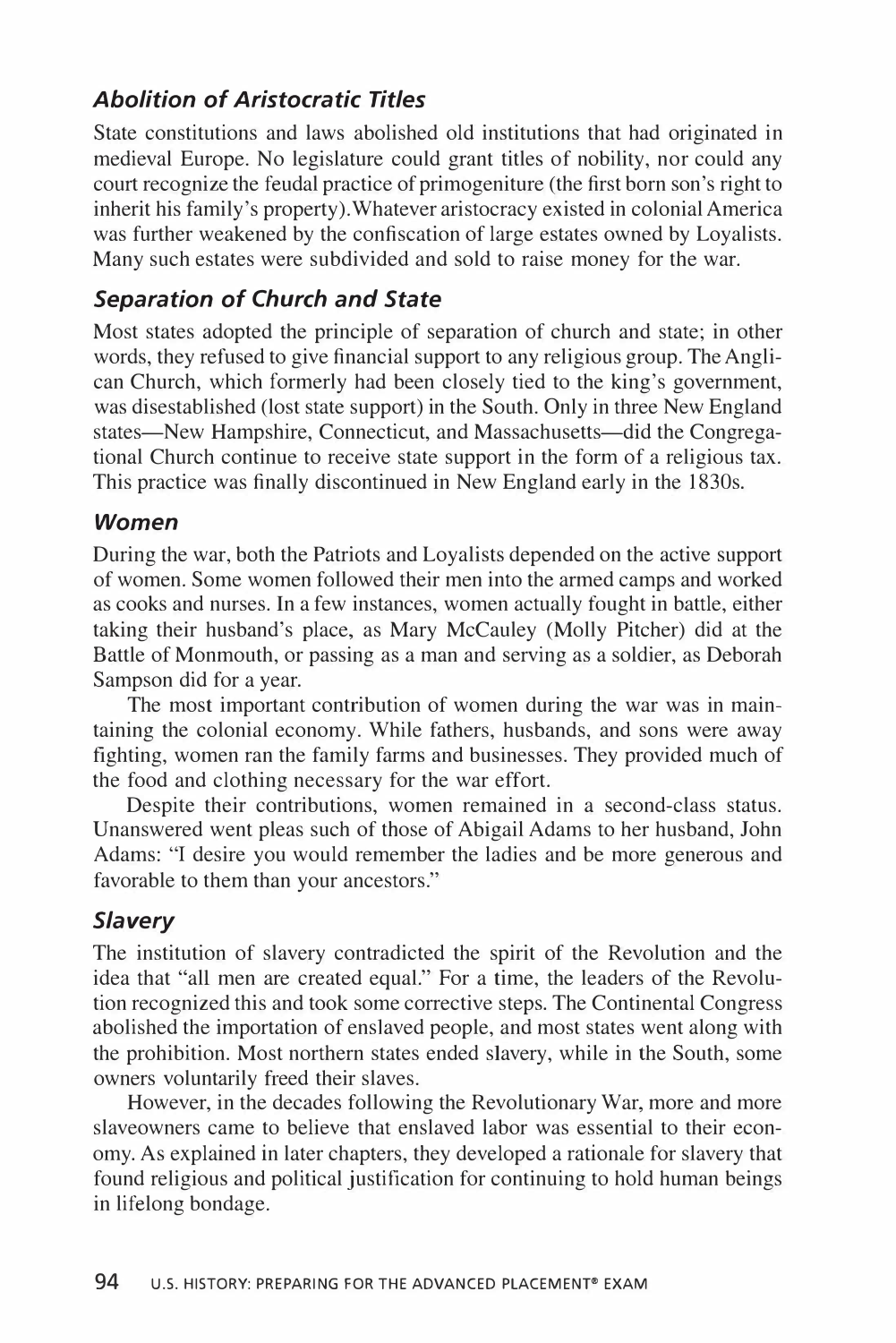#### **HISTORICAL PERSPECTIVES:** HOW RADICAL WAS THE REVOLUTION?

Was the American Revolution (1) a radical break with the past or (2) a conservative attempt simply to safeguard traditional British liberties? One approach to this question is to compare the American Revolution with other revolutions in world history.

In his *Anatomy of a Revolution* (1965), historian Crane Brinton found striking similarities between the American Revolution and two later revolutions—the French Revolution (1789–1794) and the Russian Revolution (1917-1922). He observed that each revolution passed through similar stages and became increasingly radical from one year to the next.

Other historians have been more impressed with the differences between the American experience and the revolutions in Europe. They argue that the French and Russian revolutionaries reacted to conditions of feudalism and aristocratic privilege that did not exist in the American colonies. In their view, Americans did not revolt against outmoded institutions but, in their quest for independence, merely carried to maturity a liberal, democratic movement that had been gaining force for years.

In comparing the three revolutions, a few historians have concentrated on the actions of revolutionary groups of citizens, such as the American Sons of Liberty. Again there are two divergent interpretations: (1) the groups in all three countries engaged in the same radical activities, and (2) the Americans had a much easier time of it than the French and Russians, who encountered ruthless repression by military authorities.

Another interpretation of the American Revolution likens it to the colonial rebellions that erupted in Africa and Asia after World War II. According to this view, the colonial experience in America caused a gradual movement away from Britain that culminated in demands for independence. Other studies of the military aspects of the Revolution have pointed out similarities between American guerrilla forces in the 1770s and the guerrilla bands that fought in such countries as Cuba in the 1950s and Vietnam in the 1960s. Recall that the British controlled the cities while the American revolutionaries controlled the countryside a pattern that in the 20th century was often repeated in revolutionary struggles throughout the world. Typically, as in the case of the American Revolution, insurgent forces were weak in the cities, but strong in the surrounding territory.

Since the American Revolution pre-dated the other modern revolutions it is compared to, its influence on them is a topic of study. Seeing the American Revolution in the context of other uprisings provides insights to help understand it better.